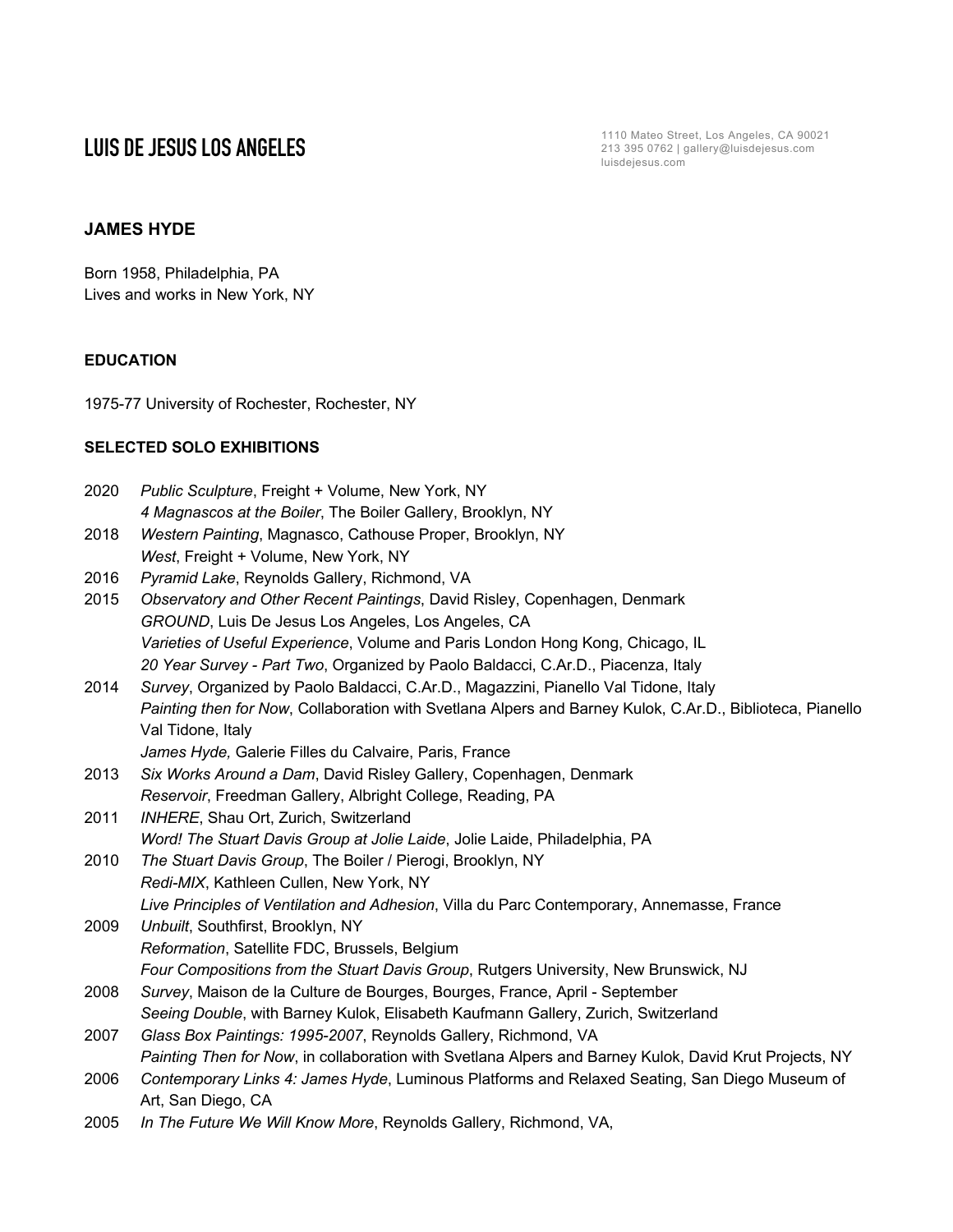**LUIS DE JESUS LOS ANGELES**<br>213 395 0762 | gallery@luisdejesus.com luisdejesus.com

|      | Brent Sikkema Gallery, New York, NY                                                               |
|------|---------------------------------------------------------------------------------------------------|
|      | Pillow Talk, Solvent Space, Virginia Commonwealth University, Richmond, VA                        |
|      | Elisabeth Kaufman Gallery, Zurich, Switzerland                                                    |
| 2004 | Weatherspoon Art Museum, Greensboro, NC                                                           |
|      | Les Filles Du Calvaire, Paris, France                                                             |
| 2003 | Cac Parc Saint-Leger, Pougues les Eaux, France                                                    |
| 2002 | Centre d'Art Contemporain d'Ivry, Galerie Fernand Leger/Credac, Ivry-sur-Seine, France            |
|      | Art Cologne, KölnMesse GmbH's Rhineside Halls, Germany                                            |
|      | Brent Sikkema Gallery, New York, NY                                                               |
|      | The Box Associati, Torino, Italy                                                                  |
|      | Rosenwald-Wolfe Gallery, Philadelphia, PA                                                         |
|      | Basekamp, Philadelphia, PA                                                                        |
|      | Elisabeth Kaufmann Gallery, Zurich, Switzerland                                                   |
|      | Mark Mueller Gallery, Zurich, Switzerland                                                         |
| 2001 | Zwemmer Gallery, London, UK                                                                       |
|      | Art Chicago Project Booth, Chicago, IL                                                            |
| 2000 | Prototypes and Proposals, A/D Gallery, New York, NY                                               |
|      | Installation of small works, curated by Jonathan Van Dyke, Susquehanna Art Museum, Harrisburg, PA |
|      | Brent Sikkema Gallery, New York, NY                                                               |
|      | Zeichnungen - Flex Clock, Elisabeth Kaufmann, Basel, Switzerland                                  |
|      | Hales Gallery, London, UK                                                                         |
| 1999 | Les Filles du Calvaire, Paris, France                                                             |
|      | The Art Gallery at Brooklyn College, Brooklyn, NY                                                 |
|      | Le Quartier, Centre d'Art Contemporain de Quimper, France                                         |
| 1998 | Rena Branston Gallery, San Francisco, CA                                                          |
|      | Wooster Gardens, New York, NY                                                                     |
|      | Elisabeth Kaufmann, Basel, Switzerland                                                            |
| 1997 | James Hyde Paintings, 1992-1997, Queens Museum, Queens, NY                                        |
|      | Paolo Baldacci, New York, NY                                                                      |
|      | Angles Gallery, Santa Monica, CA                                                                  |
|      | Margulies Taplin Gallery, Coral Gables, FL                                                        |
| 1996 | Paolo Baldacci Gallery, Milan, Italy                                                              |
|      | Paolo Baldacci Gallery, New York, NY                                                              |
|      | Charlotte Jackson Gallery, Santa Fe, NM                                                           |
| 1995 | Hales Gallery, London, UK                                                                         |
|      | Michael Hue-Williams, London, UK                                                                  |
| 1994 | Paolo Baldacci Gallery, New York, NY                                                              |
|      | Galerie Art-In, Nuremburg, Germany                                                                |
|      | Art Hotel, Amsterdam, The Netherlands                                                             |
|      | Johan Jonker Galerie, Amsterdam, The Netherlands                                                  |
|      | International Art Fair, solo exhibition booth curated by Barry Schwabsky, Pier 90, New York, NY   |
| 1993 | John Good Gallery, New York, NY                                                                   |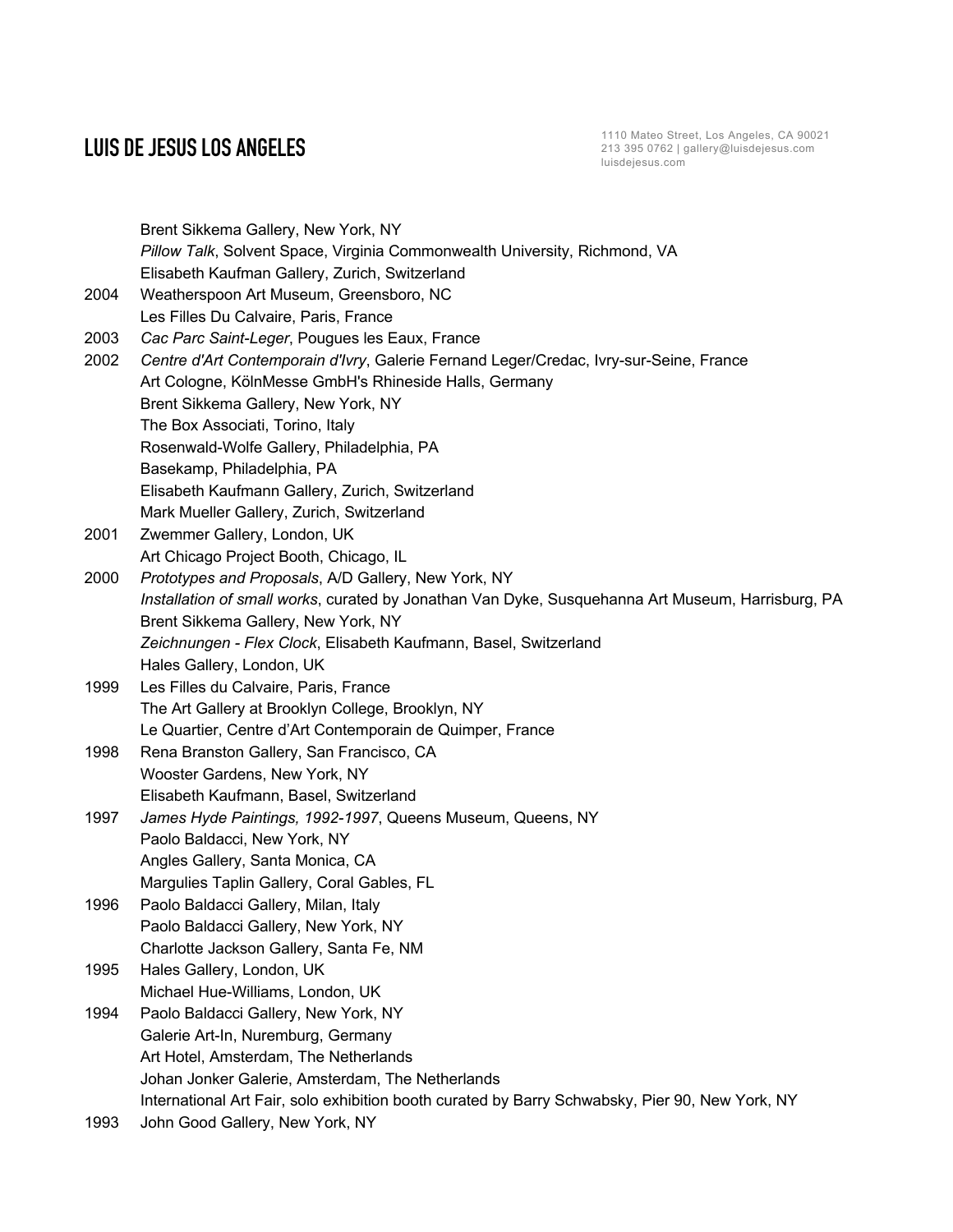Ezra and Cecile Zilkha Gallery, Wesleyan University, Middletown, CT

Angles Gallery, Santa Monica, CA.

- 1992 Galerie Art In, Nuremburg, Germany
- 1991 John Good Gallery, New York, NY
- 1989 John Good Gallery, New York, NY
- 1988 John Good Gallery, New York, NY
- 1985 Esther Rand Gallery, Tompkins Square Library, New York, NY
- 1984 Germans Van Eck Gallery, Back Room, New York, NY
- 1983 Memorial Art Gallery, Rochester, NY
- 1982 Dean Street Installation, Brooklyn, NY St. Peter's Church at Citicorp, New York, NY

# **SELECTED GROUP EXHIBITIONS**

- 2020 *Fantastic Voyage*, Peter Piper Presents, Brooklyn, NY
- 2019 *A Night for El Paso*, Curated by Daniel Barragán, Brooklyn, NY
- 2018 *A Salon*, Sherle Wagner International, New York, NY *Chair, Chair, Chair, Lamp, Table, Bed, Sofa. Furniture by Artist*, David Risley Gallery, London, UK *A Short History Of Abstraction*, Rønnebæksholm, Næestved, Denmark *Summer of Love*, Freight + Volume, New York, NY *Retrato de un Paisaje / Portrait of a Landscape*, Eduardo Sivori Museum, Buenos Aires, Argentina *Show Room Mart*, Suffolk St. #170A, New York, NY *Ensemble*, Cathouse Proper, BrooklyN, NY
- 2017 *Feed the Meter*, Ceysson & Bénétiére, Wandhaff, Luxembourg *Double Down*, Pierogi, New York, NY *Avant-Grave*, Tiger Strikes Asteroid, Brooklyn, NY *Vatic Utterance*, Trestle, Brooklyn, NY *Surface Feelings*, Coustof Waxman, New York, NY *Infinite Blue*, Brooklyn Museum, Brooklyn, NY
- 2016 *Portrait of a Landscape*, Shirley Fiterman Art Center, BMCC, New York, NY *#makeamericagreatagain*, WhiteBox, New York, NY
- 2015 *Fertility*, 33 Orchard, New York, NY
- 2014 *SITElines 2014: Unsettled Landscapes*, SITE Santa Fe, NM *We Should Talk to Each Other, the Cloud and I*, Mary S. Byrd Gallery, Georgia Regents University, Augusta, GA *Aggregate Exposure*, curated by Jennah Ward, George Lawson Gallery, San Francisco, CA *Far In Out*, curated by Jerome Lefevre, Galerie Triangle Bleu, Stavelot, Belgium *Pierogi XX*, Pierogi 2000, Brooklyn, NY
- 2013 *Building Materials*, Real Art Ways, Hartford, CT *Come Together: Surviving Sandy*, Industry City, Brooklyn, NY *James Hyde and Wallace Whitney*, Horton Gallery, NADA Miami, Miami, FL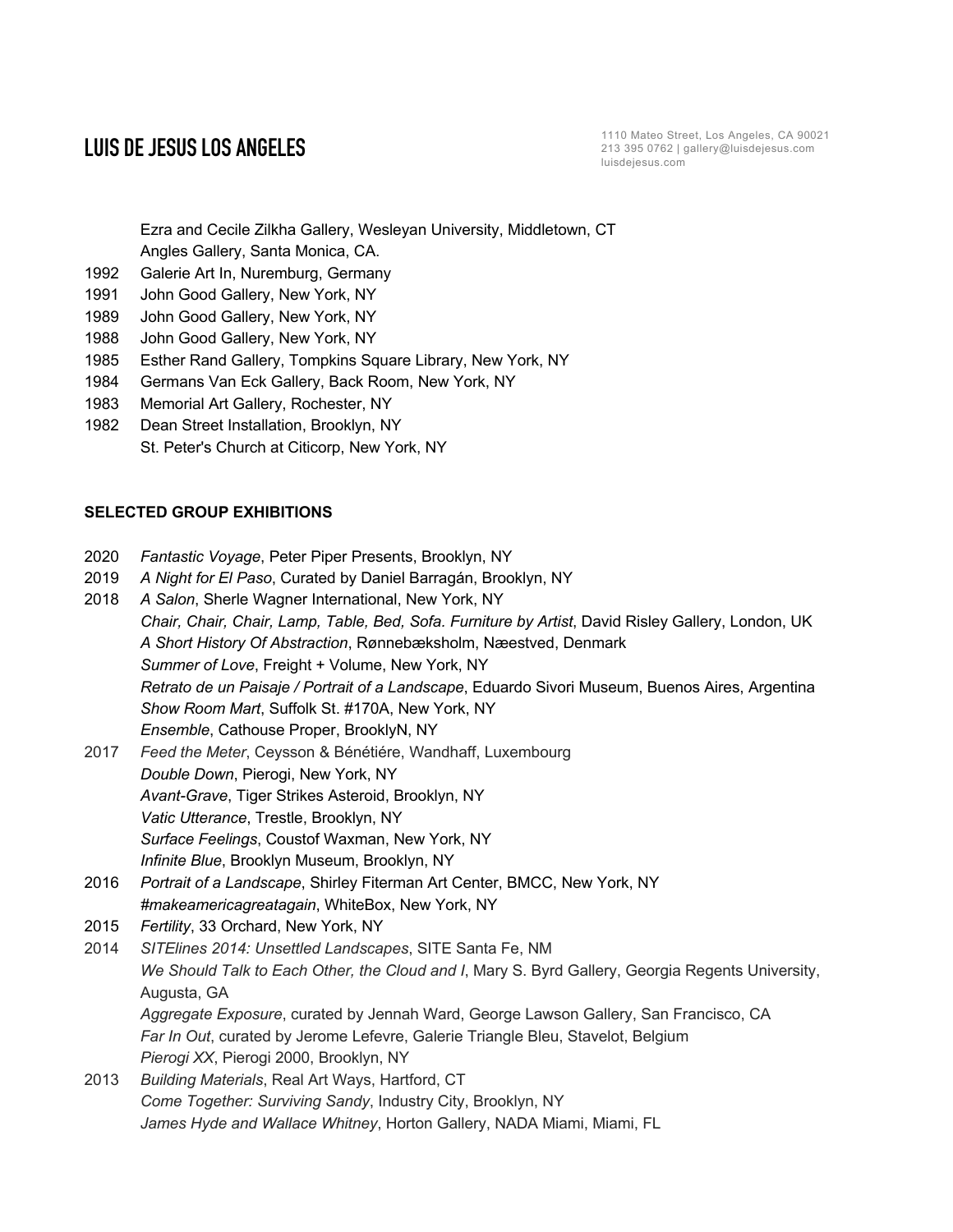*6 unrelated solo shows*, David Risley Gallery, Copenhagen, Denmark *CISCO CYSCO SISQÓ*, La Fonda, Brooklyn, NY *The Road*, Luis de Jesus, Los Angeles, CA *Solid Pull*, Tiger Strikes Asteroid, Brooklyn, NY *Summer Ceylon*, Show Room Gallery, New York, NY *Swing State*, Curated by Jane Kim, New York, NY *PAINT THINGS: Beyond the Stretcher*, deCordova Museum, Lincoln, MA *James Hyde and Jessica Labatte*, Horton Gallery, New York, NY 2012 *Postcards from Home*, Ochi Gallery, Los Angeles, CA *Building Materials*, Control Room, Los Angeles, CA *Paved Paradise*, DC Moore, New York, NY, September *Three Points Determine a Circle, James Hyde, Fabienne Lasserie, and Lucas Blaloc*k, Kleinert/James Arts Center, Woodstock, NY *Letters from Home*, Organized by Barney Kulok, Sebastian McClard & Gordon Stevenson, Ochi Gallery, Kechum, ID *Stretching Painting*, Galerie Lelong, New York, NY *Limning, James Hyde, Kate Shepherd and Anna K.E*., Showroom Gallery, New York, NY *Ever since I Put Your Picture in a Frame*, 42 Carlton Place, Glasgow, Scotland *Tops*, Open Space, Long Island City, NY *Domesticities*, Bull and Ram, New York, NY *INTERVIEW*, Horton Gallery, Berlin, Germany 2011 *Nel Frattempo (Meanwhile)*, Curated by Lucio Pozzi, Mercato della Frutta, Valeggio sul Mincio, Verona, Italy *1911*, Christopher Henry Gallery, New York, NY *Anomalistic Urge*, Vaudville Park, Brooklyn, NY *Intentions Fragiles*, Paris, France *Not About Paint*, Steven Zevitas, Boston, MA *Productive Steps*, Mount Tremper Arts, Mount Tremper, NY 2010 *Anti-Anti / Non-Non*, Hal Bromm, New York, NY *Once, Removed*, The Apartment, Athens, Greece *L'art dans les chapelles*, Pays de Pontivy, France *The Jewel Thief*, Tang Museum, Skidmore College, Saratoga Springs, NY *The Image in Contemporary Painting*, Visual Arts Gallery, School of Visual Arts, New York, NY 2009 *Thunk*, Khastoo Gallery, Los Angeles, CA *Blue*, curated by John Zinsser, James Graham & Sons Gallery, New York, NY *No Bees, No Blueberrys*, Harris Lieberman Gallery, New York, NY *X*, Mixed Greens, New York, NY *Rigor & Beauty*, Gensler Architects, New York, NY *Brendan Fowler, James Hyde, Jacob Kassay*, Nicole Klagsbrun Gallery, New York, NY 2008 *Seeing Double: James Hyde and Barney Kulok*, Zurich, Switzerland *+ de réalité*, beaux-arts de Nantes Métropole, Une exposition au Hangar à bananes, Nantes, France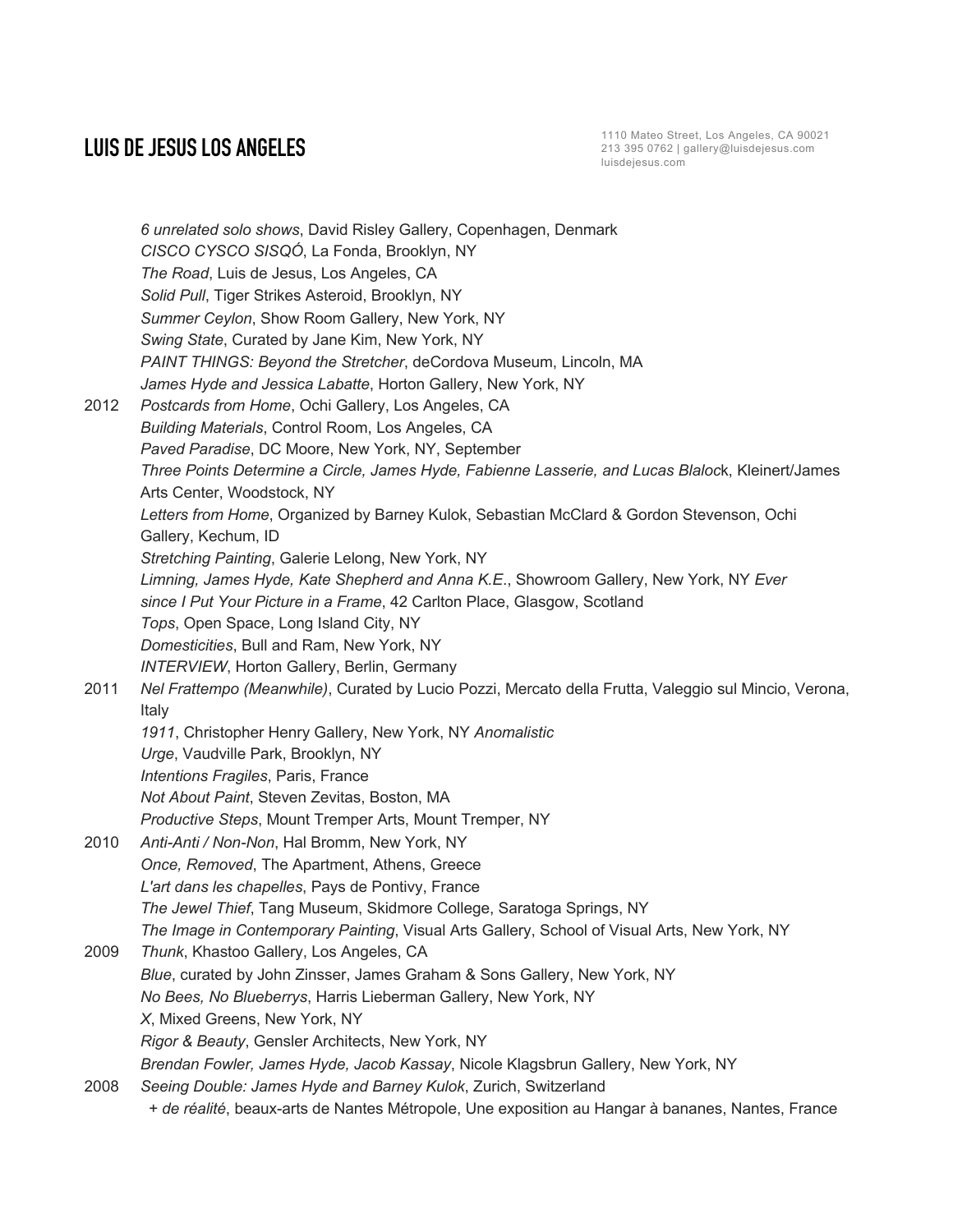2007 *Citadel 1 Front Room / Killing Room*, David Risley Gallery, London, United Kingdom *The Photograph as Canvas*, Aldrich Contemporary Art Museum, Ridgefield, CT *Building Spills and Spins Past Midnight*, Galerie Les Filles Du Calvaire, Bruxelles, Belgium 2006 *Saint Clair Cemin, James Hyde and Jack Leirner*, Sikkema Jenkins & Co., New York, NY *James Hyde, Richard Woods and Stephen Dean*, David Risley Gallery, London, United Kingdom *The Thaw*, Mehr (Midtown), New York, NY *Transformer*, Main Line Art Center, Haverford, PA *Crivelli's Nail*, Chapter Gallery, Canton, Cardiff, UK *Intersections*, Emily Davis Gallery, University of Akron, Akron, OH *Archicule*, Makor Gallery, New York, NY *Take A Seat*, Neuberger Museum of Art, Purchase, NY 2005 *Public Notice*, Laumeier Sculpture Park, St. Louis, MO *Works on Paper*, Gallery MC, New York, NY 2004 *Floor Play*, Brooklyn War Memorial Gallery, Brooklyn, NY *Material Pleasures*, curated by Molly Sullivan, Green on Red Gallery, Dublin, Ireland *Power T's*, Pierogi 2000, Brooklyn, NY *Working in Brooklyn*, Brooklyn Museum of Art, Brooklyn, NY *Mimimalist Furniture*, Louisa Guinness Gallery, London, United Kingdom *Motorcycle and Art*, Susquehanna Art Museum, Harrisburg, PA *Compound Interest*, Virginia Commonwealth University, Collaborative Concepts, New York, NY *Buy American*, curated by Joe Scanlan, Chez Valentin, Paris, France 2003 *Thy Neighbor's Ox*, Curated by Sarah Jones, Space Station Sixty-Five, London, United Kingdom *BQE II*, Curated by Christian Viveros-Faune & Joel Beck, White Box, New York, NY *contra/post-abstraction*, Curated by Joe Fyfe, Jay Grimm Gallery, New York, NY *Skowhegan Faculty Exhibition*, Institute of Contemporary Art at Maine College of Art, Portland, ME *Vessels: Fragments from the Lexicon*, Curated by Joe Fyfe at Jane Hartsook Gallery, Greenwich House Pottery, New York, NY *Ready-made Color*, Galerie Corine Caminade, Paris, France 2003 *Sugar and Cream*, Triple Candie, New York, NY 2002 *Support/Surface, Now and Then*, curated by Saul Ostrow, Dorsky Gallery, New York, NY *Keep in Touch*, Brent Sikkema Gallery, New York, NY *The Tipping Point*, curated by David Cohen, Locks Gallery, Philadelphia, PA 2001 *Love*, curated by David Risley, London, United Kingdom *Bondo: From Process to Picture. Diana Cooper, Lydia Dona, James Hyde*, I-Space, Chicago, IL *Untitled*, Workspace, New York, NY *Selections from the Permanent Collection*, curated by Bonnie Clearwater, Museum of Contemporary Art, North Miami, FL *BROOKLYN!*, Museum of Contemporary Art, Palm Beach, FL 2000 *Creazioni della Memoria*, curated by Andrea Busto, Piedimonte, Italy *Flat Files*, Pierogi 2000, Brooklyn, NY *Pintura*, FRAC d' Auvergne, Clermont-Ferrand, France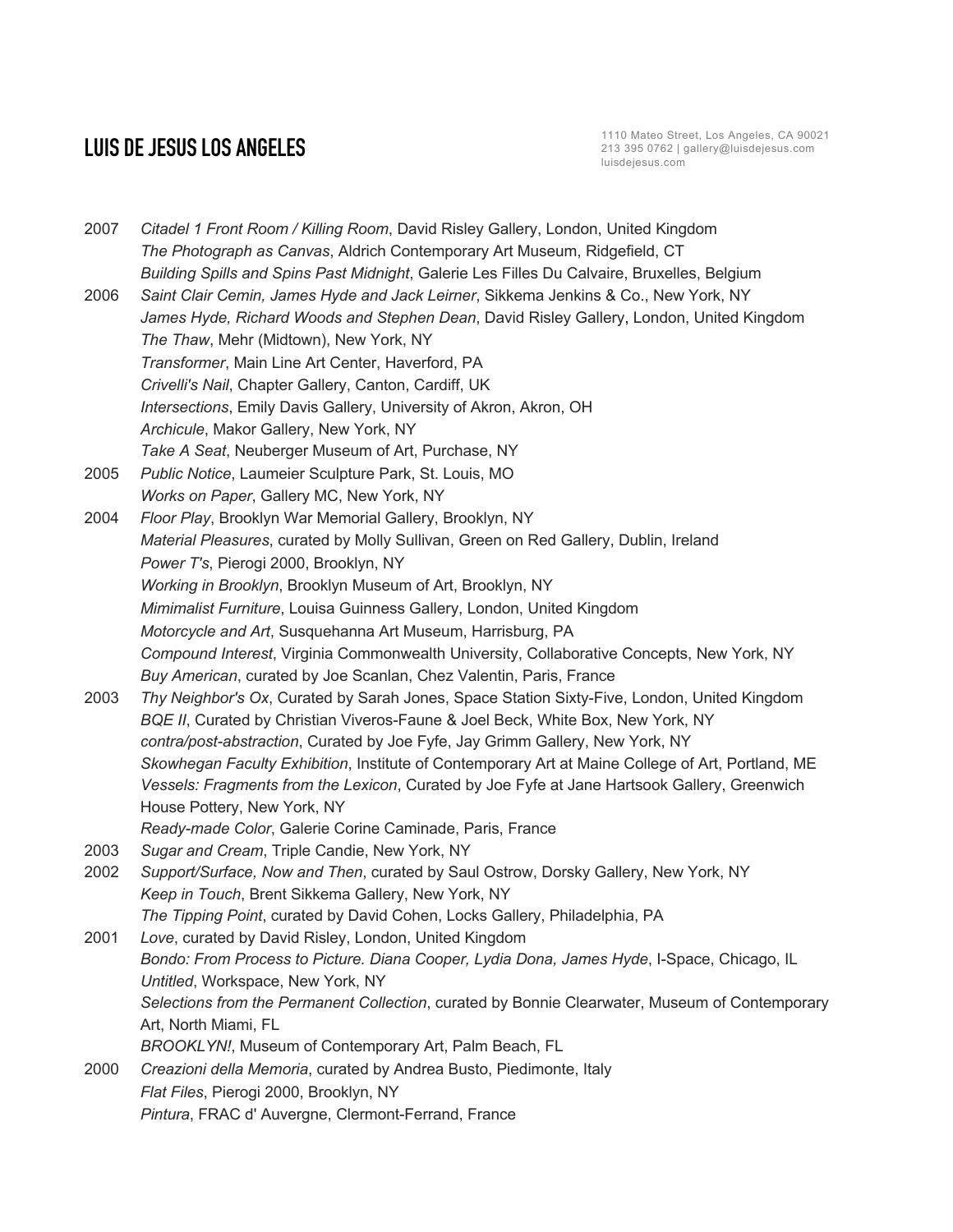*Espaces Emancipes*, Les Filles du Calvaire, Paris, France *In the Midst of Things*, curated by Gavin Wade, London, United Kingdom *Painting Function*, Spaces Gallery, Cleveland, OH *Offshore*, Kunstforeningen, Bergen, Norway *Beautiful*, Oxo Tower Wharf, South Bank, London, United Kingdom *Hex Induction Hour*, Team Gallery, New York, NY 1999 *Peinture*, Demarches Actuelles 2, Villa du Parc, Annemasse, France *Super-Abstr-Action*, curated by Andrea Busto, The Box, Torino, Italy *Untitled*, Frances Lehman Loeb Art Center at Vassar College, Poughkeepsie, NY *Joe Fyfe, James Hyde, and Merlin James: Drawings*, Thomas Korzalius Fine Art, New York, NY *Mod*, Tricia Collins Gallery, New York, NY *Re: Rauschenberg*, Marcel Sitcoske Gallery, San Francisco, CA *Do Paintings Dream of Veronese Green*, curated by Maia Damaiovic, Elga Wimmer Gallery, New York, NY *Material Issues: Recent Gifts from the Collection of Katherine and James Gentry*, San Jose Museum of Art, San Jose, CA 1998 *Little*, Jeffrey Coploff Fine Art Ltd., New YorkNY Food, Marcel Sitcoske Gallery, San Fransisco, CA *Wishful Thinking*, James Graham & Sons, New York, NY *From Here to Eternity*, Max Protetch Gallery, New York, NY *Over the Mantle, Over the Couch*, Tricia Collins Contemporary Art, New York, NY *Painting Objectives*, Galerie Evelyne Canus, La Colle-sur-Loup, France *Exploiting the Abstract*, Feigen Contemporary, New York, NY *Hey, You Never Know*, Kenny Schacter, New York, NY *Substance*, Tricia Collins Contemporary Art, New York, NY *Lo-Fi Baroque*, curated by Michael Sarff and Carol Stekanies, Thread Waxing Space, New York, NY *Sweet and Low*, Sherry Frumkin, Santa Monica, CA *The Corcoran Collects: Selections from the Permanent Collection*, Corcoran Gallery of Art, Washington, D.C. 1997 *Current Undercurrent*, Brooklyn Museum of Art, Brooklyn, NY *Variations of Structure*, Trans-Hudson Gallery, New York, NY *Science Show*, Paolo Baldacci Gallery, New York, NY *Learn to Paint and Build*, curated by Gavin Wade, Floating Gallery, London, United Kingdom *Side by Side*, Nathalie Obadia Gallery, Paris, France 1996 *Transformal*, curated by Maia Damianovic, Vienna Secession, Vienna, Austria *Extending Painting*, Max Protech Gallery, New York, NY 1995 *Painting Outside Painting: 44th Biennial Exhibition of Contemporary American Painting*, Corcoran Gallery of Art, Washington, D.C. *Farbe: Rationalitat and Emotion*, Arbeitung auf Papier Internationale, Galerie Art In, Nuremberg, Germany *A Drawing*, Bravin Post Lee, New York, NY *Richard Artschwager, Sam Gilliam, James Hyde*, Baumgartner Galleries, Washington, D.C. *Badur, Hyde, Waltemath*, Condeso Lawler Gallery, New York, NY *Oy!*, curated by Kenny Schachter, 121 Greene Street, New York, NY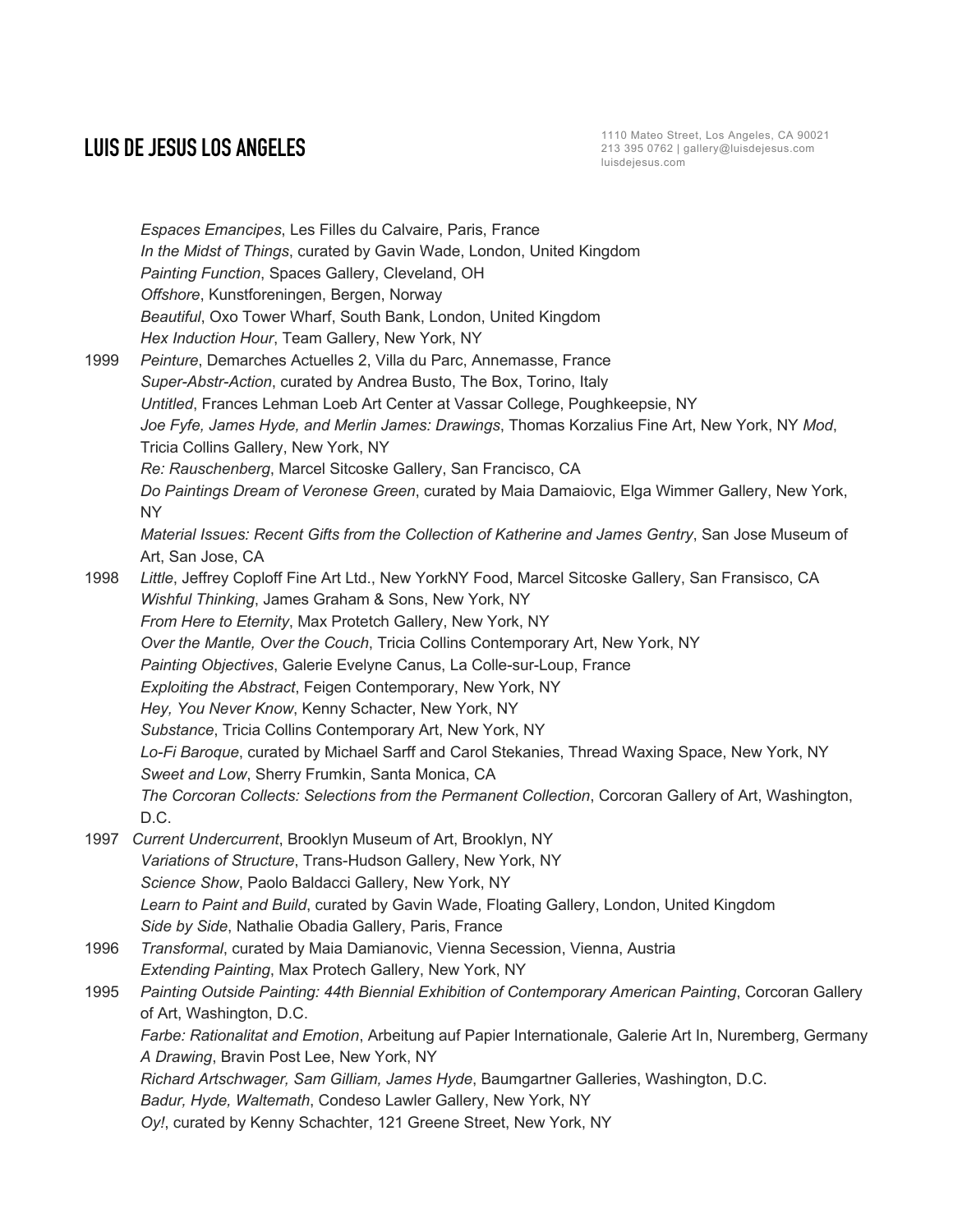*Group Show*, Paolo Baldacci Gallery, New York, NY *Material Abuse*, Trans Hudson Gallery, Jersey City, NJ *Color*, curated by Richard Kalina, Stark Gallery, New York, NY *Other Rooms*, Ronald Feldman Gallery, New York, NY *New York Abstract*, Contemporary Arts Center, New Orleans, LA *Richard Woods, Alexandre David, Keith Wilson, James Hyde*, Anna Bornholt Gallery, London, UK 1994 *A Survey of American Drawing*, Lorient, France *Possible Things: A Drawing Show*, curated by Vik Muniz, Bardamu Gallery, New York, NY *Crash*, curated by Tom Zummer and Rob Reynolds, Thread Waxing Space, New York, NY *Collectors' Choice*, curated by Irving and Natalie Forman, Charlotte Jackson Fine Art, Sante Fe, NM *Across the River and Into the Trees*, curated by Collins and Milazzo, The Rushmore Festival, Woodbury, NY *Works on Paper*, John Good Gallery, New York, NY *Tight*, Hales Gallery, London, United Kingdom *Turning Up*, curated by Henry E. Jones and Clive Sail, London, United Kingdom *Contemporary Abstract Painting*, Grant Gallery, Denver, CO; Tom Tavelli Gallery, Aspen, CO *Fall Group Show*, John Good Gallery, New York, NY 1993 *Summer Group Exhibition*, John Good Gallery, New York, NY *Elvis Has Left the Building (A Painting Show)*, curated by Collins & Milazzo, New York, NY *Silent Echoes*, Tennisportarts, Long Island City, NY *Fragma*, Atelier Pierre Zagat, Paris, France *The Inauguration*, Tennisportarts, Long Island City, NY *Re-Parceling Perception*, Four Walls, Brooklyn, NY 1992 *Jours Tranquilles a Clichy*, organized by Alain Kirili, Paris, France *Hypercarthexis*, Stux Gallery, New York, NY *Irony and Ecstasy*, curated by Klaus Ottman, Salamo-Caro, London, United Kingdom *Re-Framing Cartoons*, curated by Thomas Zummer, Wexner Center for the Arts, Columbus, OH *Who's Afraid of Duchamp, Minimalism and Passport Photography?*, curated by Collins & Milazzo, Annina Nosei, New York, NY *Pushing Painting*, Stark Gallery, New York, NY *Cultural Fabrication*, John Good Gallery, NY *Rumored Painting*, Anne Plumb Gallery, New York, NY *James Hyde, Jody Lomberg, Fabian Marcaccio*, Arena, New York, NY 1991 *Synthesis*, John Good Gallery, New York, NY *James Hyde, Emil Lucas & Vik Muniz*, Mendelson Gallery, Pittsburgh, PA *Plane Truths*, Joan Washburn Gallery, New York, NY 1990 *Third International Biennial of Paper Art*, Leopold-Hoesch Museum, Duren, Germany; exhibition traveled to Denmark, Japan, and Canada *nonrePRESENTation*, curated by Jeremy Gilbert-Rolfe, Security Pacific Corporation, Los Angeles, CA *Re-Framing Cartoons*, curated by Barbara Broughel & Thomas Zummer, Loughelton Gallery, New York, NY

*Untitled*, John Good Gallery, New York, NY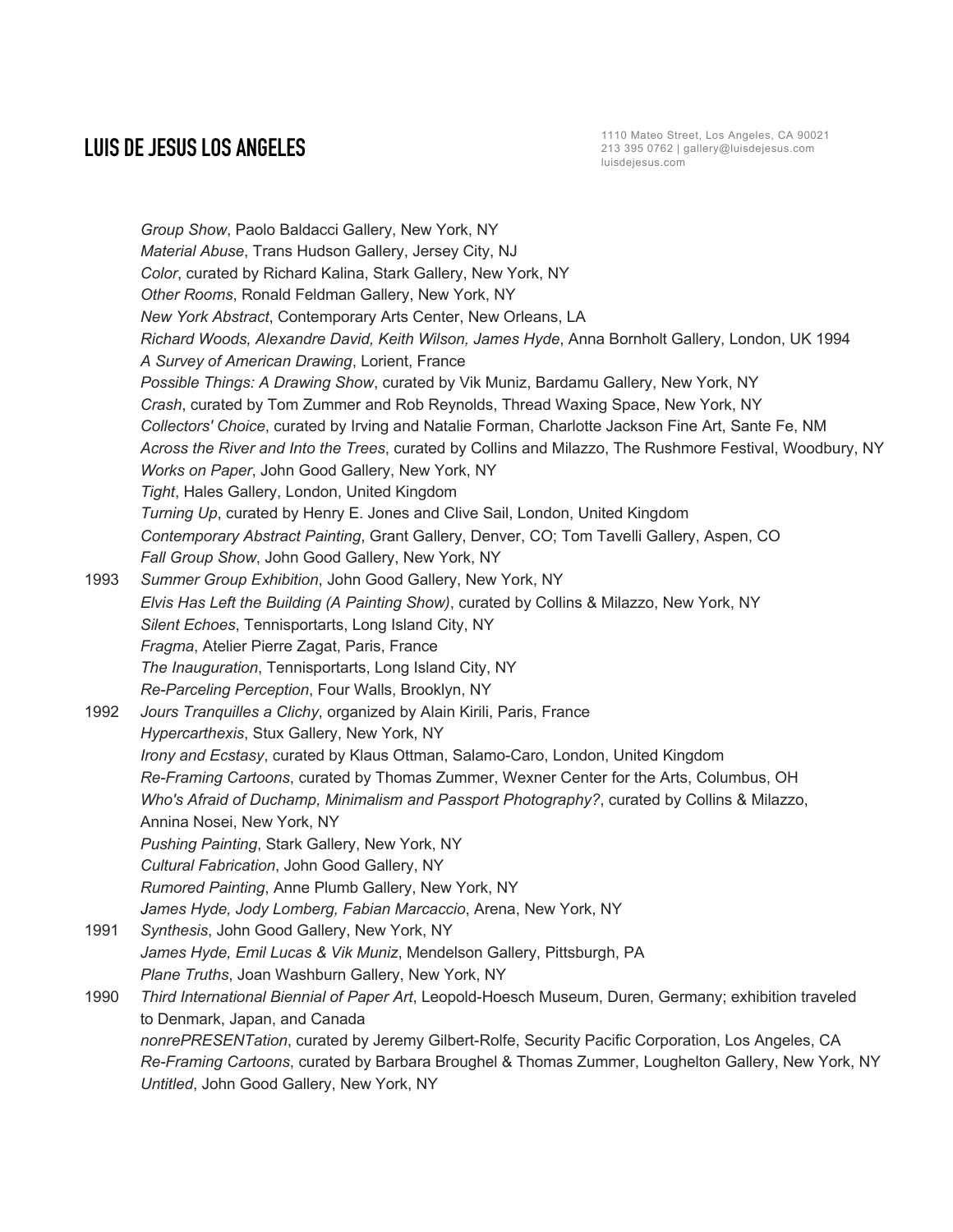*Provocative Abstraction: New Painting New Yor*k, Carl Bornstein Gallery, Santa Monica, CA *Contemporary Fresco*, Stark Gallery, New York, NY *James Hyde and Mike Metz*, 55 Mercer Gallery, New York, NY 1989 *The Art of Contemporary Triptych*, Jamison/Thomas Gallery, New York, NY *Contemporary Abstract Painting: Themes and Variations*, HBO Corporate Headquarters, New York, NY *Contemporary Works on Paper*, John Good Gallery, New York, NY *Post-Modern Painters*, John Good Gallery, New York, NY *Climate 89: Nancy Haynes, James Hyde, Chris Martin*, John Good Gallery, New York, NY 1988 *Numerators*, John Good Gallery, New York, NY *Real Abstract*, John Good Gallery, New York, NY *Almost White*, Gabrielle Byers Gallery, New York, NY 1987 *Stimulations*, John Good Gallery, New York, NY *Rigor*, curated by Stephen Westfall, John Good Gallery, New York, NY 1986 *James Hyde & Mario Sotolongo*, John Good Gallery, New York, NY *Geometry Now*, curated by Ruth Kaufmann, Craig Cornelius Gallery, New York, NY 1985 *55 Mercer Presents Four Artists*, 55 Mercer Gallery, New York, NY 1984 *Group Show*, Jourdan Arpelle Fine Arts, New York, NY *Gray Matter*, Barbara Guggenheim, New York, NY *Group Show*, Brained Arts Gallery, Potsdam, New York, NY 1982 *Group Show*, Lehman College Art Gallery, Bronx, NY *New Museum Benefit*, New Museum of Contemporary Art, New York, NY

1981 *Untitled*, Photocollect, New York, NY

### **CURATORIAL PROJECTS**

- 2013 *Building Materials*, Real Art Ways, Hartford, CT
- 2005 *Faith*, Real Art Ways, Hartford, CT
- 1991 *The Fetish Of Knowledge*, Real Art Ways, Hartford, CT and A/C Project Room, New York, NY

### **SELECTED PRIVATE & PUBLIC COLLECTIONS**

Museum of Modern Art, NY Albright-Knox Collection Guggenheim Museum of Art, NY Brooklyn Museum of Art, Brooklyn, NY Weatherspoon Art Museum, University of North Carolina Greensboro, NC Corcoran Gallery of Art, Washington, D.C. Denver Art Museum, Denver, CO Memorial Art Gallery, Rochester, NY Museo Cantonale d'Arte, Lugano, Switzerland Allen Memorial Art Museum, Oberlin College, Oberlin, OH San Jose Museum of Art, San Jose, CA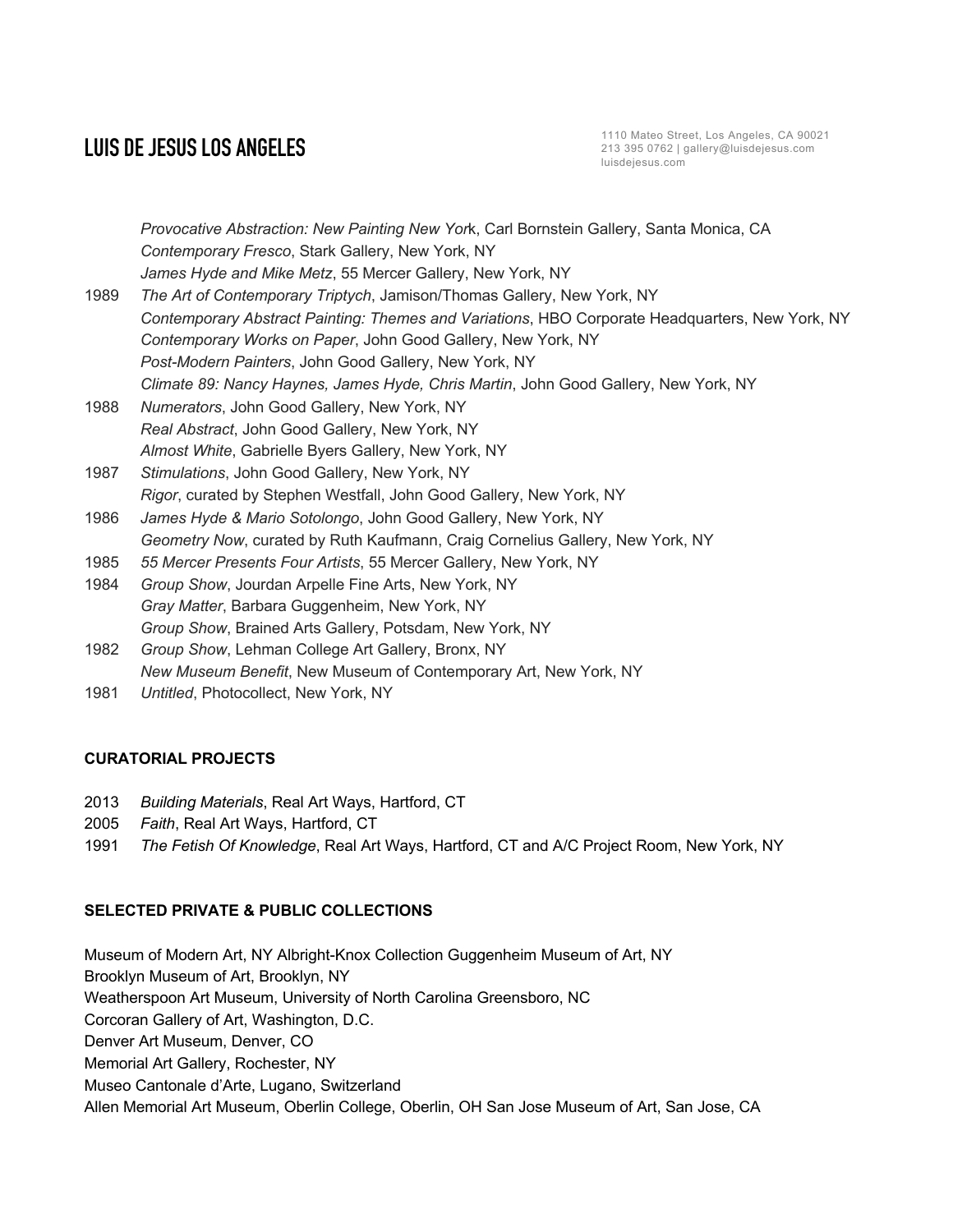Susquehanna Art Museum, Harrisburg, PA Musée Fabre, Montpellier, France West Collection Progressive Insurance Corporation Dr. and Mrs. Berlingieri Dr. and Mrs. Panza Saks Fifth Avenue Ruth Kaufmann Dudley del Balso Steven Jacobson French National Art Collection Marty Margulies Claude Berri Anne and Ron Dees John Robertshaw Sue Stoffel

## **GRANTS / FELLOWSHIPS / COMMISSIONS**

| 2011-2012 | Pollock-Krasner Foundation Grant, New York, NY                                           |
|-----------|------------------------------------------------------------------------------------------|
| 2008      | John Simon Guggenheim Foundation Fellowship, New York, NY                                |
| 2004      | Falk Visiting Artist Fellowship, University of North Carolina, Greensboro, NC            |
| 2002      | Greenwich House Pottery Artist Fellowship, New York, NY                                  |
| 2000-2001 | Joan Mitchell Foundation Fellowship, New York, NY                                        |
| 2000      | Lansdowne Lecturer, University of Victoria, British Columbia, Canada                     |
| 1994      | Entrance Atrium Permanent Installation, Progressive Insurance Corporation, Cleveland, OH |
| 1993-1994 | Public Commission, Progressive Insurance Corporation, Cleveland, OH                      |
| 1989      | Glass Workshop Fellowship, New York, NY                                                  |
| 1982      | Community Arts Partnership Grant, New York State Council on the Arts, Ithaca, NY         |

## **SELECTED BIBLIOGRAPHY**

- 2020 Brock, Hovey. "James Hyde: Public Sculpture," The Brooklyn Rail, Dec. 15
- 2016 Mooney, Tyrrell. "James Hyde Studio Visit," MTV Re:Define Blog, Mar. Khemsurov, Monica. "The Five Most Important New Dealers on the Forefront of Design" (Image), The New York Times Style Magazine, Mar. 14
- 2015 Blalock, Lucas & Sanróman, Lucía. James Hyde GROUND, published by Luis De Jesus Los Angeles (exhibition catalogue)

Osberg, Annabel. "James Hyde: Ground," Artillery Magazine, Dec. 16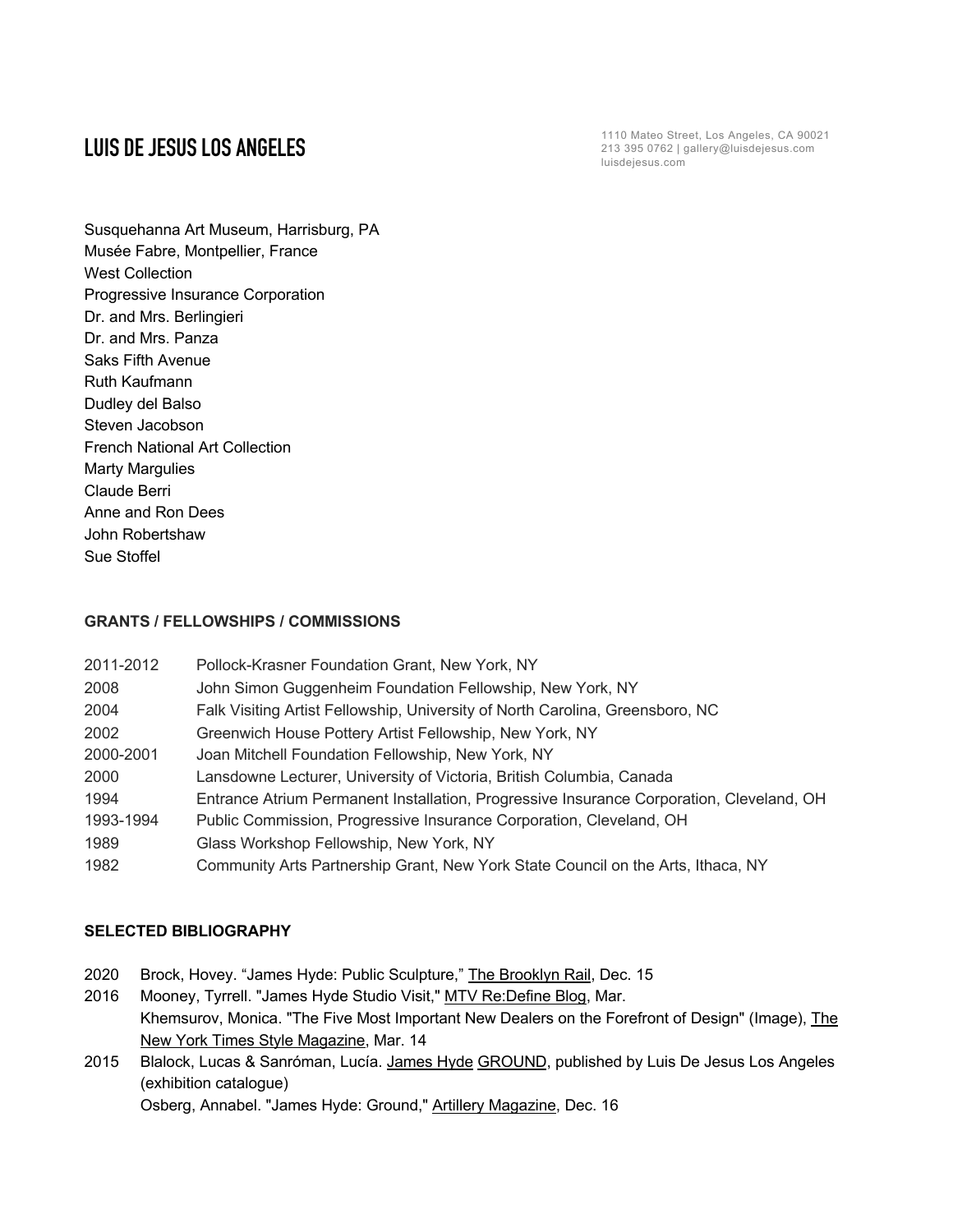Pardee, Hearne. "JAMES HYDE: Ground," The Brooklyn Rail, Dec. 9 Eisenman, Stephen F. "Review: James Hyde/Volume Gallery and Paris London Hong Kong," NewCity Art, Sep. 26 2014 Blind Spot Magazine, Issue 47 Canteen, Issue 9 2013 Riley-Lopez, Erin & Tanner, David. Reservoir James Hyde, published by Freedman Gallery, Center for the Arts, Albright College (exhibition catalogue) Joy, Chris. "James Hyde" (Video Interview), Gorky's Granddaughter, Apr. 2012 Hyde, James. 22 Porcelain Paintings, self-published 2011 Cotter, Holland. "New Sparkle for an Abstract Ensemble," The New York Times, Jan. 6 2010 Charlie Woolley Radio Show, Episode 4, Spring (Interview) "Q+A: Lucas Blalock VS. James Hyde," The Photography Post, Jun. 3 Viveros-Fauné, Christian. "James Hyde, Richard Hughes, and the Artists of 'Homunculi' Are the Buoys of Summer," The Village Voice, Jun. 15 Cohen, David. "Billboard Syncopations," The New York Sun, Jun. 22 Carlin, T.J. "James Hyde Studio Visit," Time Out New York, Jun. 28 Bui, Phong. "James Hyde with Phong Bui," The Brooklyn Rail, Jul./Aug. 2007 Cotter, Holland. "A Promise That Never Bloomed, a Post-Minimalist You've Never Heard Of," The New York Times, Jan. 16 2006 Pincus, Robert. "'Hyde:' Slow Down, You Move Too Fast," San Diego Union-Tribune, Feb. 26 2005 MacAdam, Barbara. "Something To Hold On To," ARTnews, Apr. Hyde, James. "Ghost Story," Zing Magazine, Nov. (curatorial project) Wei, Lilly. "True Colors," The Natalie and Irving Forman Collection, Albright-Knox Art Gallery 2004 Lüthy, Michael; Perret, Catherine; Worth, Alexi, ...James Hyde. Les Filles Du Calvaire Volk, Gregory. "Big Brash Borough," Art in America, Sep. 2002 Sachs, Sid. Seeking Hyde, University of the Arts (exhibition pamphlet) 2001 Buci-Glucksmann, Christine. "Les Temps Des Plis," Musee Des Beaux-Arts de Tourcoing Perret, Catherine. "Unlimited Space," Peinture: Trois Regards, Editions du Regard Paris Gauthier, Michel. "Le saut de la barriere (a propos d'une peinture absente de James Hyde)," Art Presence, Apr./May/Jun. 2000 Ollman, Leah. "A Bountiful Exhibition That Gets White-Glove Treatment," Los Angeles Times, Dec. 8 Prince, Nigel & Wade, Gavin. In the Midst of Things, published by August Media Ltd. Busto, Andrea. Super-Abstr-action, Creasioni della Memoria, Ars Nova Edizioni Ghaddab, Karim; Suchere, Eric & Vergne, Jean-Charles. Pintura, published by FRAC d'Auvergne Princenthal, Nancy. "James Hyde at Brent Sikkema," Art in America, Jun. Raczka, Robert. "Painting Function: Making It Real," New Art Examiner, Jun. Loderstedt, Michael. "Painting Function: Making It Real," Dialogue, May/Jun. Prince, Nigel. "James Hyde," Untitled London, Summer Hamilton, William L. "New Art's Interior Motive: A Generation's Credo," The New York Times, Feb. 3 "James Hyde," The New Yorker, Feb. 2 - 7 "James Hyde," Time Out, Jan. 27 - Feb. 3 Levin, Kim. "James Hyde," The Village Voice, Feb.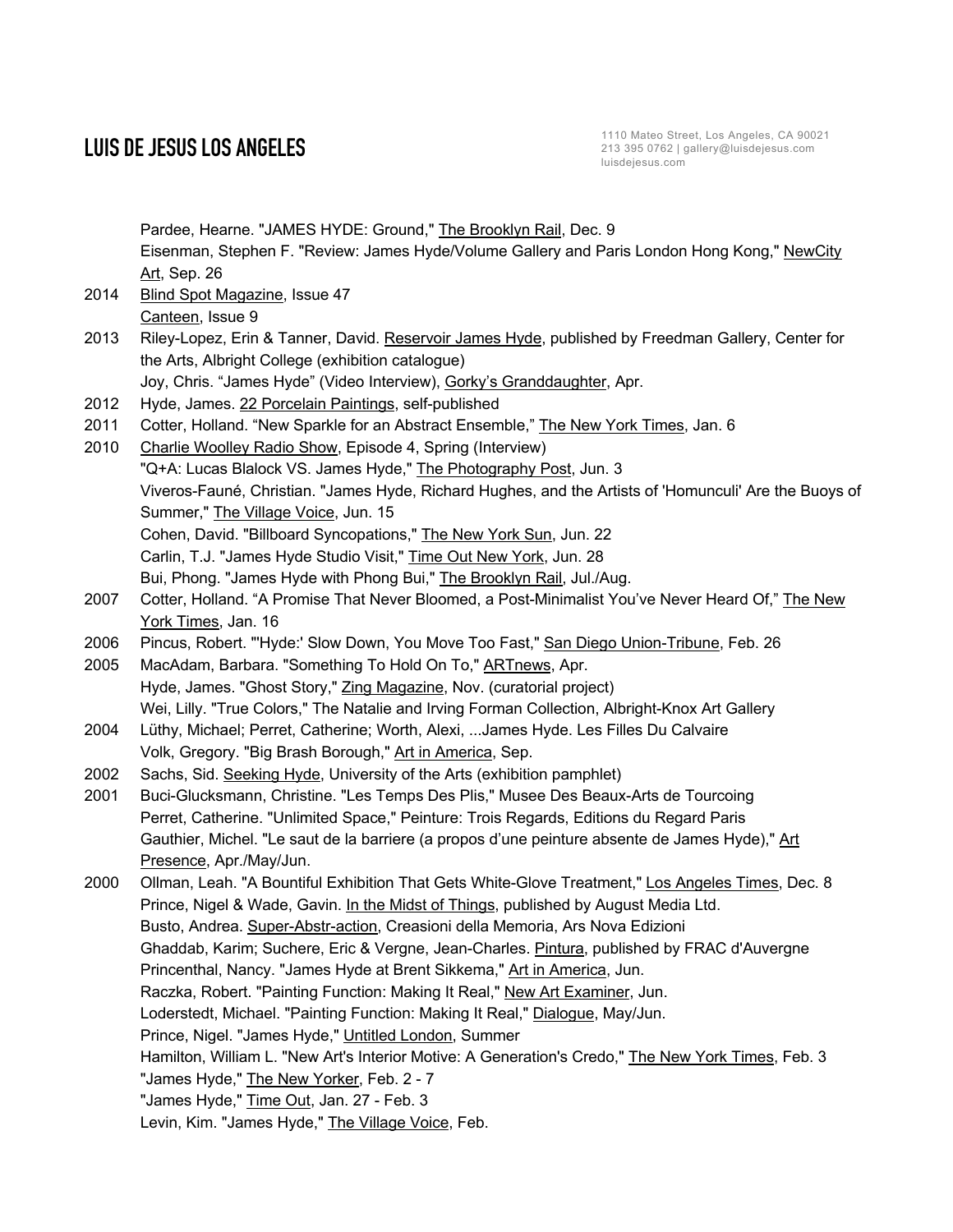"Have We Got Snooze For You," South London Press, Feb. 29 1999 Stein, Jerry. "New Exhibit is Turned Inside Out," The Cincinnati Post, Sep. 17 Findsen, Owen. "'Brooklyn Exhibit Quirky," The Cincinnati Enquirer, Sep. 12 O'Hara, Cate. "Brooklyn Makeover," Citybeat, Sep. 9 - 15 Johnson, Ken. "Drawings," The New York Times, Oct. 29 Fyfe, Joe; Hyde, James; & James, Merlin. "Discussion: This Wonderful Exile of the Artist," Modern Painters, Oct. Ganahl, Jane. "Rauschenberg Glides In," San Francisco Examiner, May 8 Baker, Kenneth. "Rauschenberg Coup at SFMOMA," San Francisco Chronicle, May 8 Bonetti, David. "Rauschenberg Coup Cements SFMOMA's Ascendance," San Francisco Examiner, May 21 Maclay, Catherine. "'Material Issues' in a Material World?," San Jose Mercury News, Apr. 11 Rand, Archie. "James Hyde Interviewed by Archie Rand," BOMB Magazine, Spring Buci-Glucksman, Christine, & Muniz, Vik. James Hyde, published by Le Quartier, France Baker, Kenneth. "Challenging Work Speaks for Itself in Post-Minimalist Gift," San Francisco Chronicle, Mar. 2 1998 Baker, Kenneth. "Poking a Hole in Abstraction," San Francisco Chronicle, May 28 "James Hyde and Merlin James," The New York Times, Apr. 10 "Wooster Gardens, James Hyde and Merlin James," Time Out New York, Mar. 26 - Apr. 2 1997 Franco, Franciolli, & Disch, Maddalena. The Panza di Biumo Donation to the Museo Cantonale d'Arte, Skira Editore, Milan Rubinstein, Raphael. "Abstraction Out of Bounds," Art in America, Nov. Smith, Roberta. "Current Undercurrent, Working in Brooklyn at the Brooklyn Museum of Art," The New York Times, Nov. Stuckey, Jay Gould. "James Hyde: Angles Gallery," Zingmagazine, Summer Carrier, David. "James Hyde, Paolo Baldacci," The Burlington Magazine, Aug. "James Hyde," The New Yorker, May 19 Darling, Michael. "James Hyde at Angles," Art Issues, Mar. - Apr. Smith, Roberta. "James Hyde," The New York Times, Apr. Schwabsky, Barry. "James Hyde," Artforum, Sep. 1996 Karmel, Pepe. "James Hyde," The New York Times, May 3 Koplos, Janet. "James Hyde at Paolo Baldacci," Art in America, Oct. Goodman, Jonathan. "Painting Outside Painting," ARTnews, Apr. Ostrow, Saul. "History is Now, Painting Outside of Painting, Corcoran's 44th Biennial Exhibition of Contemporary Painting," The New Art Examiner, Mar. Smith, Roberta. "Testing Limits at the Corcoran," The New York Times, Jan. 6 Damianovic, Maia. "Painting on the Horns of a Dilemma," artpress, Mar. Damianovic, Maia. Transformal, Wiener Secession (exhibition catalogue) Dorsey, John. "Art Review," The Sun, Jan. 14 1995 Ottman, Klaus. Painting Outside Painting: 44th Biennial Exhibition of Contemporary American Art (exhibition catalogue) Shaw-Eagle, Joanna. "Painting Beyond Traditional Limits," The Washington Times, Dec. 24 Karmel, Pepe. "Frank Badur, James Hyde and Joan Waltemath," The New York Times, Oct. 20 Coomer, Martin. "James Hyde," Time Out, Oct. 25 - Nov. 1